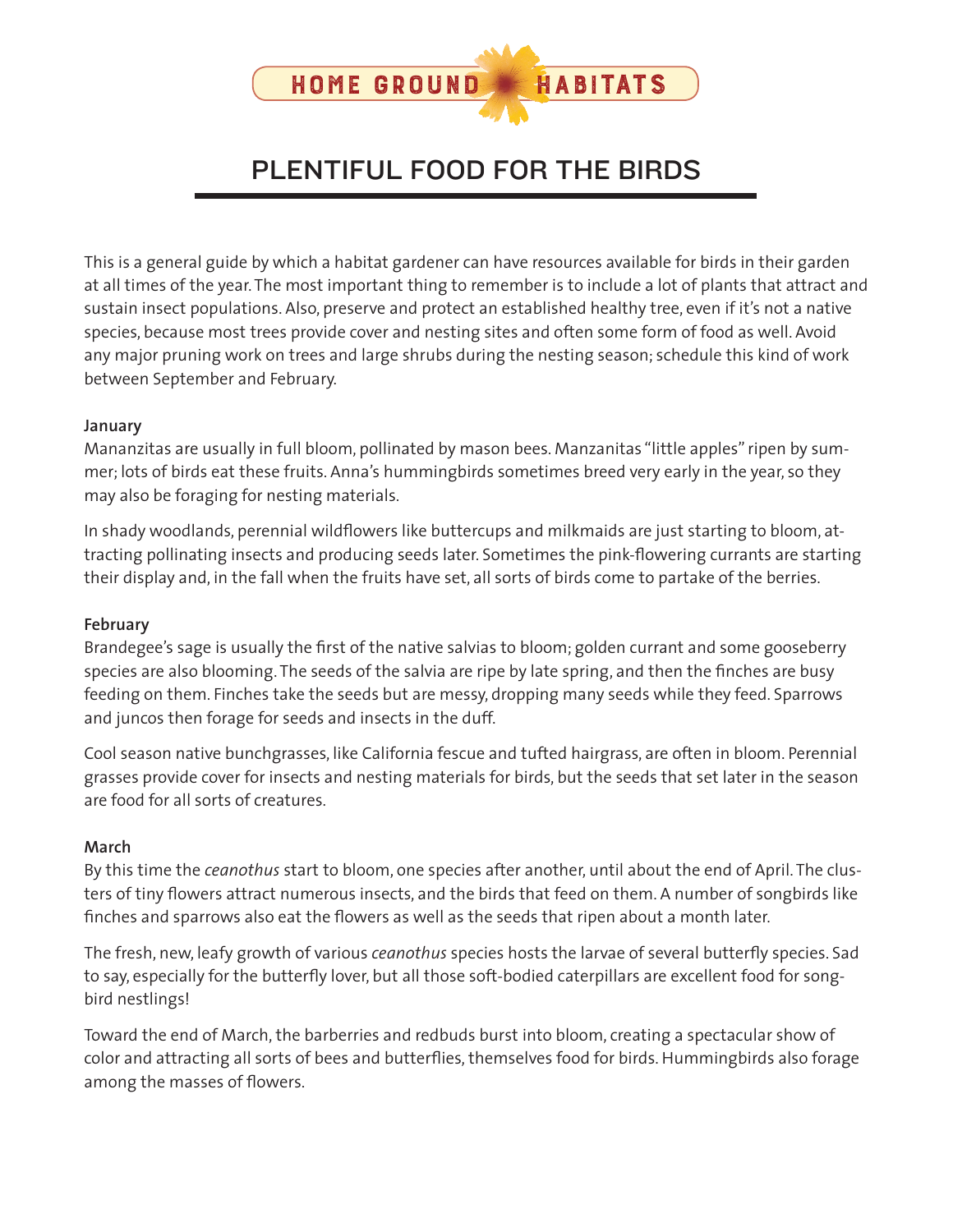# **April**

By this time of year many native annual wildflowers are in full bloom. Seaside daisies are also blooming by April, as is yet another native salvia species, purple sage. The insects attracted to these plants include lots of pollinators, as well as plant-feeders, and the predatory insects that feed on them. Mid-season grasses, like purple needlegrass, are in bloom. When seeds have set, there is plenty for all creatures.

California's flora is particularly rich in berry-producing shrubs; many will be blooming in spring and ripen fruits towards the end of summer. Osoberry and snowberry grow nicely as understory shrubs; beneath the shrubs, try a spreading cover of wild strawberries. Even more berry-producing shrubs thrive in riparian habitats, including twinberry, blackberry, thimbleberry and salmonberry.

## **May**

Usually in mid-May, the showy milkweed puts on a spectacularly beautiful display. Milkweeds also produce ample seed and each seed has a silky "parachute" attached. This is wonderful nesting material for the birds that breed a little later in the season.

Salvias and the sticky monkeyflowers bloom all through this month. Hummingbirds trapline drifts of these shrubs, and when I'm lucky, I'll even spot an Allen's or Rufous hummingbird fueling up to continue on their migration north.

Also blooming in May: buckwheat, checkerbloom, flowering native bulbs like blue dicks and tulip lilies, and still more wildflowers. There are numerous native buckwheats. The flowers attract all sorts of pollinators and seed set can be prolific. Even better, the seed heads persist on the plant right through the winter months, providing food for resident and migrant species alike.

## **June to July**

Native salvias like Cleveland's sage, black sage, and white sage are in full bloom, but this is usually the end of the really show-stopping floral displays in my native garden. The hummers in the neighborhood are taking full advantage of all the flowers have to offer. Even the tiny, barely open flowers of the California bee plant (*scrophularia*) attract the hummers, as well as native bees and other insects.

In the woodlands, coffeeberry and elderberry are often in bloom, producing fruit later in the summer. The soft red berries of Nevin's barberry ripen by early June; in my garden the fruit set is prolific. All sorts of birds come for these fruits, which can persist on the plant for six months or more. Even the deer eat the berries, carefully nibbling at them in between the very spiky leaves.

# **July to August**

Toyon starts to bloom in June or July; berries will be set by fall, but ripen slowly and persist until December or January, providing resources easily seen by large flocks of migrating songbirds.

Island bush snapdragon's bright red flowers attract the hummingbirds and brighten up the shade under the oaks. The white flowers of soap lilies open in the late afternoon, attracting lots of bumblebees as well as nighttime pollinators like moths.

Berries are formed and ripening on snowberries in the woodlands, and in riparian zones, creek dogwood and twinberries are blooming; the subsequent berries are relished by birds and other creatures.

This is when the tarweeds are at their best. The fragrant flowers are abundant throughout the summer and well into fall; they are especially attractive to native longhorned bees. When seed has set, flocks of goldfinches forage through the drifts of tarweed.